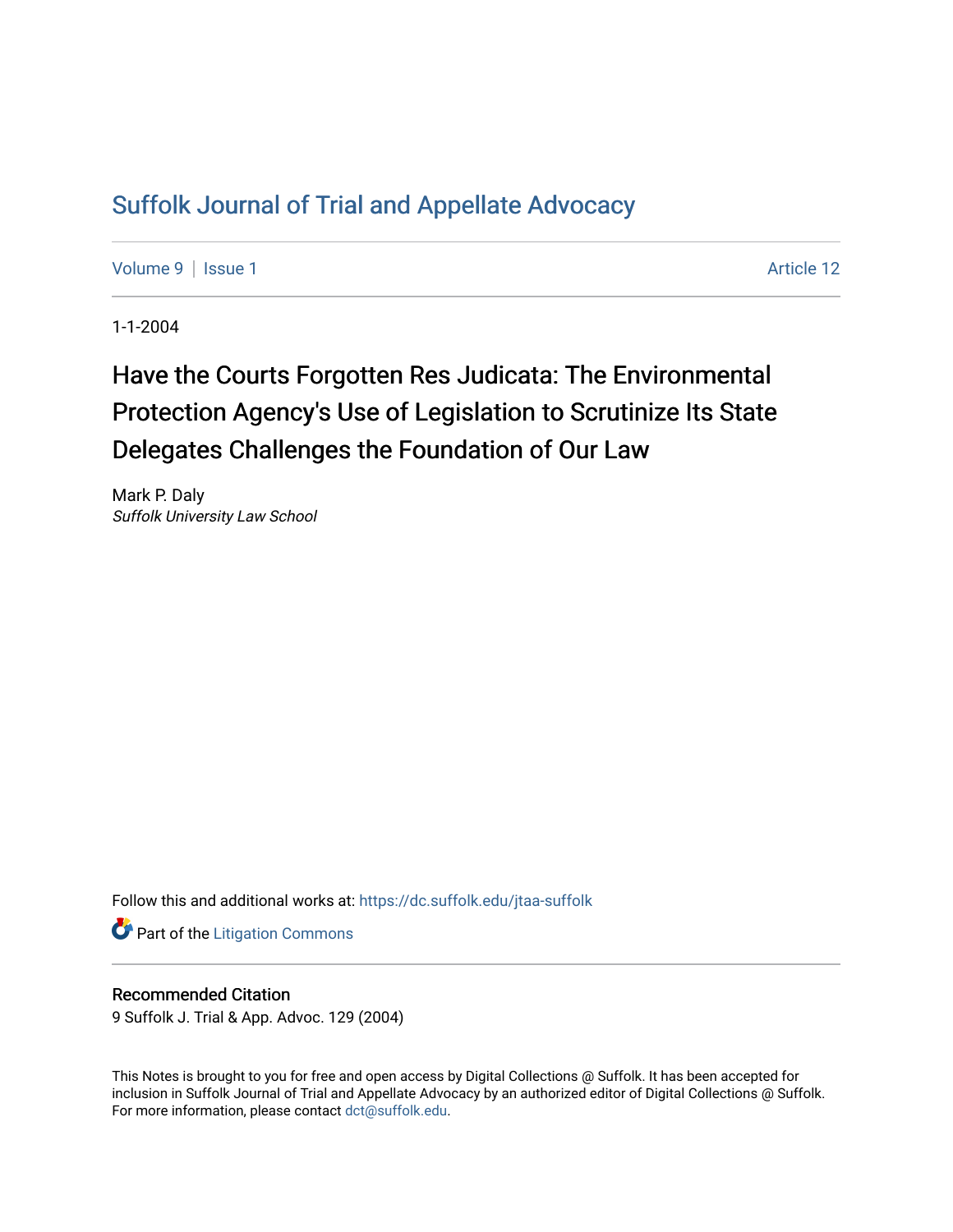### **HAVE THE COURTS FORGOTTEN RES JUDICATA? THE ENVIRONMENTAL PROTECTION AGENCY'S USE OF LEGISLATION TO SCRUTINIZE ITS STATE DELEGATES CHALLENGES THE FOUNDATION OF OUR LAW**

*It will be of little avail to the people, that the laws are made by men of their own choice, if the laws be so volumous that they cannot be read, or so incoherent that they cannot be understood; if they be repealed or revised before they are promulgated, or undergo such incessant changes that no man, who knows what the law is to-day, can guess what it will be tomarrow. Law is defined to be a rule of action; but how can that be a rule, which is little known, and less fixed?'*

#### I. INTRODUCTION

The doctrine of res judicata is fundamental to our system of law.<sup>2</sup> Without it, precedence would lose all meaning, cases would lose predictability, and our court system would lose its foundation of legitimacy.<sup>3</sup> The federal Environmental Protection Agency ("EPA") delegates its power to state agencies in a microcosmic model of our federalist system of government.<sup>4</sup> Although the EPA delegates full power to the state environmental agencies, including privity to sue companies for violation of environmental laws, it tends to watch the state agencies closely in their exercise of that power.<sup>5</sup> This has resulted in the EPA suing companies when it does not

**<sup>&#</sup>x27;** THE FEDERALIST **No.** 62 (James Madison).

<sup>2</sup> *See generally* CHARLES ALAN WRIGHT, ARTHUR R. MILLER, EDWARD H. COOPER, FEDERAL PRACTICE **AND** PROCEDURE **JURISDICTION AND** RELATED MATTERS §§4458-4466, Ch. 13 (2002) (discussing the importance of res judicata); U.S. **CONST.** art. IV § **I** ("Full Faith and Credit shall be given in each State to the public Acts, Records, and judicial Proceedings of every other State. And the Congress may by general Laws prescribe the Manner in which such Acts, Records and Proceedings shall be proved, and the Effect thereof."); 28 U.S.C. § 1738 (2002). *3 See* WRIGHT ET AL., *supra* note 2; U.S. CONST. art. IV § 1; 28 U.S.C. § 1738

<sup>(2002).</sup>

*<sup>4</sup> See generally* U.S. CONST. art. I-VII; 42 U.S.C. §§ 6901-6992k (2002).

*<sup>5</sup> See generally* United States v. Power Eng'g, 303 F.3d 1232 (10th Cir. 2002)(explaining the structure of the EPA delegation of power); Harmon Indus., Inc. v. Browner, 191 F.3d 894 (8th Cir. 1999); Marc Melnick and Elizabeth Willes, ECOLOGY LAW QUARTERLY, **WATCHING** THE **CANDY** STORE: EPA OVERFILING OF **LOCAL** AIR POLLUTION VARIANCES (discussing the phenomenon on EPA overfiling) (1993).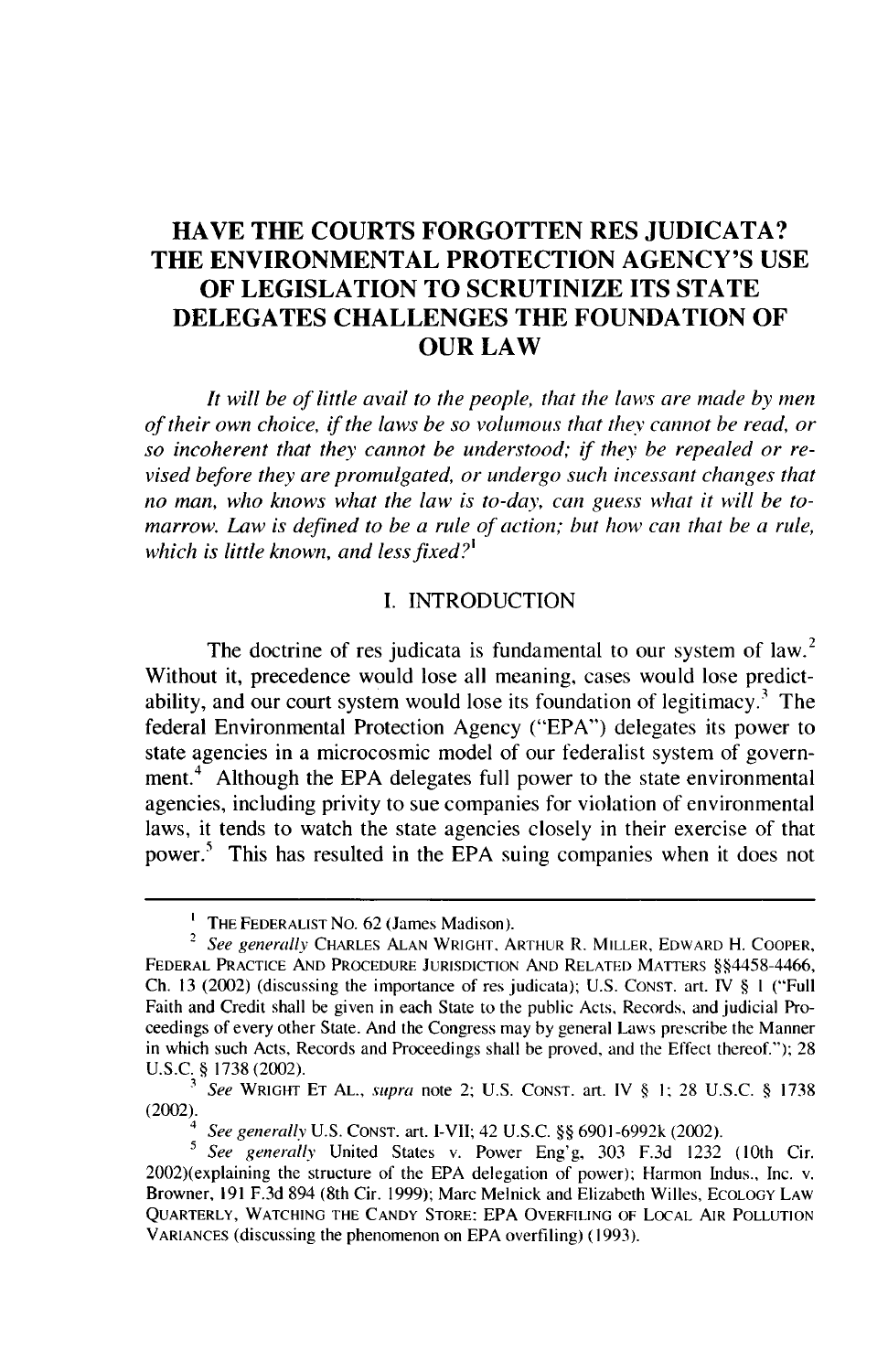agree with the outcomes of state agency suits against those same companies.<sup>6</sup> The United States Circuit Courts of Appeals are split on the issue of whether overfiling, the EPA's practice of duplicating enforcement actions already undertaken by state environmental protection agencies, is barred through res judicata.<sup>7</sup> This Note will examine the division of the Eighth and Tenth Circuits on this issue in light of res judicata and its paramount importance in our judicial system.<sup>8</sup>

In *Harmon Industries,<sup>9</sup>*the Eighth Circuit affirmed a judgment that the EPA had overstepped its bounds by filing an action independent of a state environmental agency action and was barred from doing so by the doctrine of res judicata.<sup>10</sup> In discussing the issue of res judicata, the court reasoned that the EPA was suing the same defendant, on the same grounds, arising from the same incident and was legally an identical party to the state agency." In contrast, the Tenth Circuit in *Power Engineering12* ar-

**<sup>7</sup>***Compare Power Eng'g,* 303 F.3d 1232 (holding res judicata did not bar federal EPA suit although state enforcement action existed), *with Harmon Indus.,* 191 F.3d 894 (holding res judicata barred federal EPA action because of existing state agency action).

*See generally Power Eng'g,* 303 F.3d 1232; *Harmon Indus.,* 191 F.3d 894.

**9** *See Harmon Indus.,* **191** F.3d 896-97. *Harmon Indus.* ("Harmon") had approached the state environmental agency when the management discovered workers were dumping volatile solvent residue behind one of its warehouses. *Id.* Harmon and the state agency worked out a deal whereby Harmon would pay for the cleanup and the state would not seek further damages. *Id.* at 897. Based on this agreement, a judge held Harmon in full accord and satisfaction and released them from further penalties. *Id.* The EPA then filed a separate suit for over two million dollars in damages and won its case with reduced damages in the amount of \$586,716 against Harmon. *Id.* Harmon appealed and the federal court held that the EPA was barred from seeking damages because res judicata applied to the earlier judgment in state court between Harmon and the state agency. *Id.* The decision was affirmed over the EPA's Appeal. *Id.* at 904.

**..** *See* id. at 904.

<sup>11</sup> *See id.* at 903. In a plain language analysis of 42 U.S.C. § 6926(b), the court determines that "in lieu of" means that a state program operates in lieu of the federal program. *Id.* The court reasons that a state's action has the same "force and effect" as an action initiated by the EPA. *Id.* As such, the court states that "the two parties stand in the same relationship to one another" and are therefore the same party for the purposes of res judicata analysis. *Id.*

<sup>12</sup>*See generally Power Eng'g.,* 303 F.3d 1232. The state health and environmental protection agency of Colorado discovered that Power Engineering ("Power") was dumping hexavalent chromium, a hazardous chemical, into the Platte River. *Id.* at 1235. After noncompliance with two orders to clean up the waste, the state agency obtained judgment against Power upholding the orders, one of which was a civil penalty of \$1.13 million. *Id.* The EPA had asked the state agency to include financial assurance and liability coverage for further accidents in its second order but the state agency did not. *Id.* at 1235-1236. After the judgment against Power, the EPA initiated its own suit for financial assurance. *Id.*

**<sup>6</sup>** *See generally Power Eng'g.,* 303 F.3d 1232; *Harmon Indus.,* 191 F.3d 894 (showing an example of overfiling); Northside Sanitary Landfill, Inc. v. Thomas, 804 F.2d 371 (7th Cir. 1986): United States v. LTV Steel, 118 F. Supp. 2d 827 (N.D. Ohio 2000); U.S. v. City of Colorado Springs, 455 F. Supp. 1364 (Colo. 1978); State Water Control Bd. v. Smithfield Foods, 542 S.E.2d 766 (Va. 2001).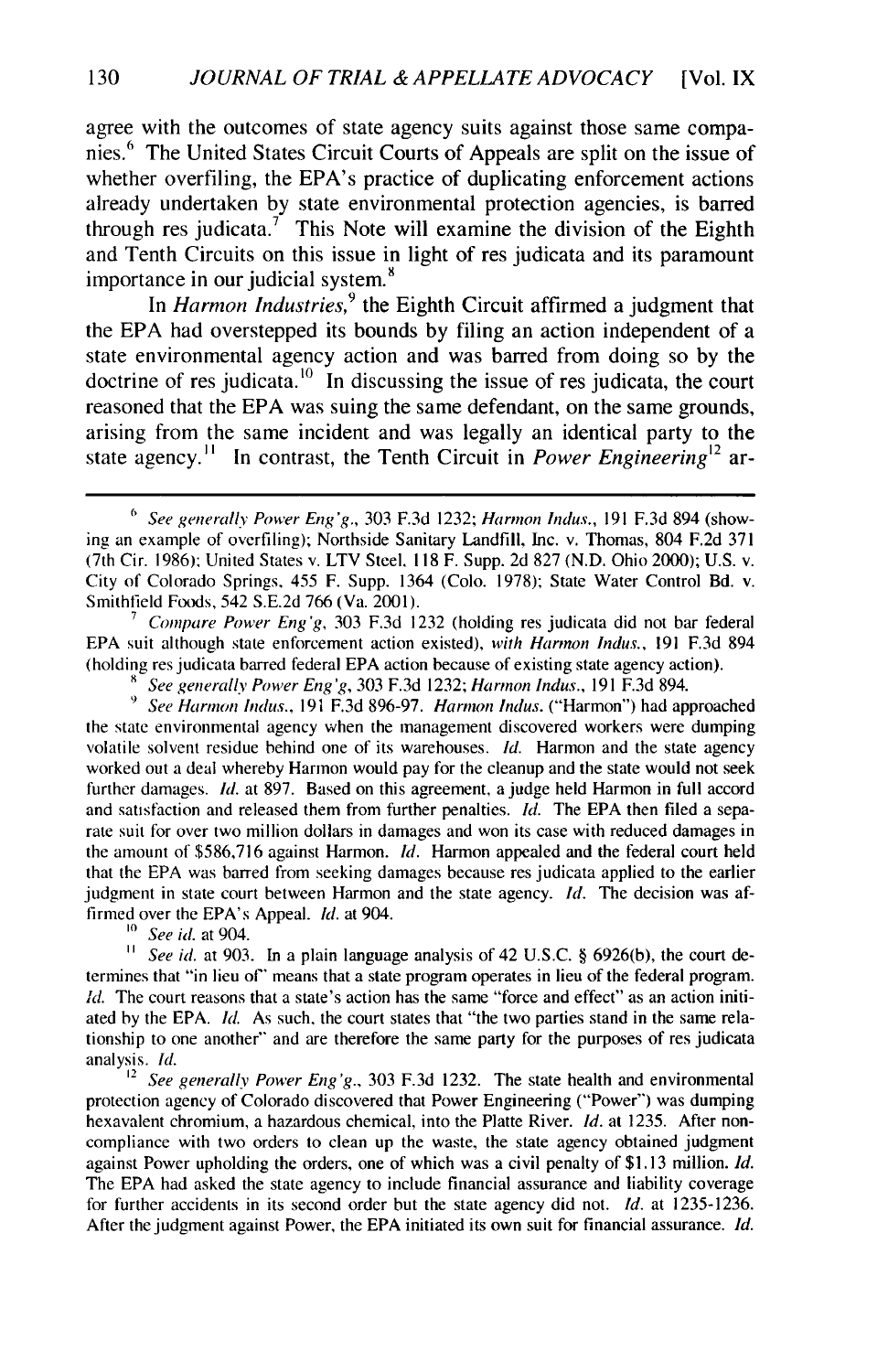rived at the opposite result in its analysis of the issue of res judicata.<sup>13</sup> In *Power Engineering,* the court reasoned that the EPA was not seeking the same cause of action as the state agency, and that state and federal governmental agencies are not identical parties for the purposes of res judicata.<sup>14</sup> Examining the reasoning behind these divergent holdings will enable an objective analysis of res judicata and reaffirm its importance in the judicial system.

Part II of this Note will examine the statutory powers granted to the EPA by the Resource Conservation and Recovery Act ("RCRA") and discuss the concept of overfiling in light of its rules.<sup>15</sup> Part III will discuss the application of res judicata with respect to EPA actions and will reveal the historical purpose of this doctrine. Part IV will analyze the application of res judicata to EPA actions in light of the doctrine's historic, present, and future purpose. Finally, this Note will show that barring the EPA from overfiling through res judicata will protect the authority of the RCRA and strengthen the source of our court system's power: its legitimacy.

#### II. OVERFILING: AN OVERVIEW OF LEGISLATIVE AUTHORITY THROUGH CASE LAW

Under the RCRA, states can gain authorization to administer and enforce a hazardous waste program.<sup>16</sup> Once accepted, a state's program operates in lieu of the federal program and states may issue and enforce permits for treatment, storage, and disposal of hazardous waste.<sup>17</sup> Additionally, the RCRA grants state actions the same force and effect as federal actions.<sup>18</sup> Once authorization is granted to a state, it cannot be revoked unless the EPA finds good reason.<sup>19</sup> Even when the EPA does find good

**<sup>18</sup>***See* 42 U.S.C. § 6926(d). This section states: "Any action taken by a State under a hazardous waste program authorized under this section shall have the same force and effect as action taken by the Administrator under this subchapter." *Id.*

*'9 See* 42 U.S.C. § 6926(b), (e). Section (e) states:

Whenever the Administrator determines after public hearing that a State is not administering and enforcing a program authorized under this section in accor-

The district court granted summary judgment for the EPA and held that Power must provide \$2,119,044 in financial assurance and obtain liability insurance. *Id.* at 1236. The judgment was affirmed. *Id.* at 1241.

**<sup>&</sup>quot;** *id.* at **1241.**

<sup>14</sup> *See Power Eng'g,* 303 F.3d at 1240-1241.

**<sup>&#</sup>x27;5** *See* 42 U.S.C. §§ 6901-6992k (2002).

<sup>&</sup>lt;sup>16</sup> *See* 42 U.S.C. § 6926(b). This section states in pertinent part: "Any State which seeks to administer and enforce a hazardous waste program pursuant to this subchapter may develop and, after notice and opportunity for public hearing, submit to the Administrator an application, in such form as he shall require, for authorization of such program." *Id.*

*See* 42 U.S.C. § 6926(b). This section states in pertinent part: "Such State is authorized to carry out such program in lieu of the Federal program under this subchapter in such State *.... i.*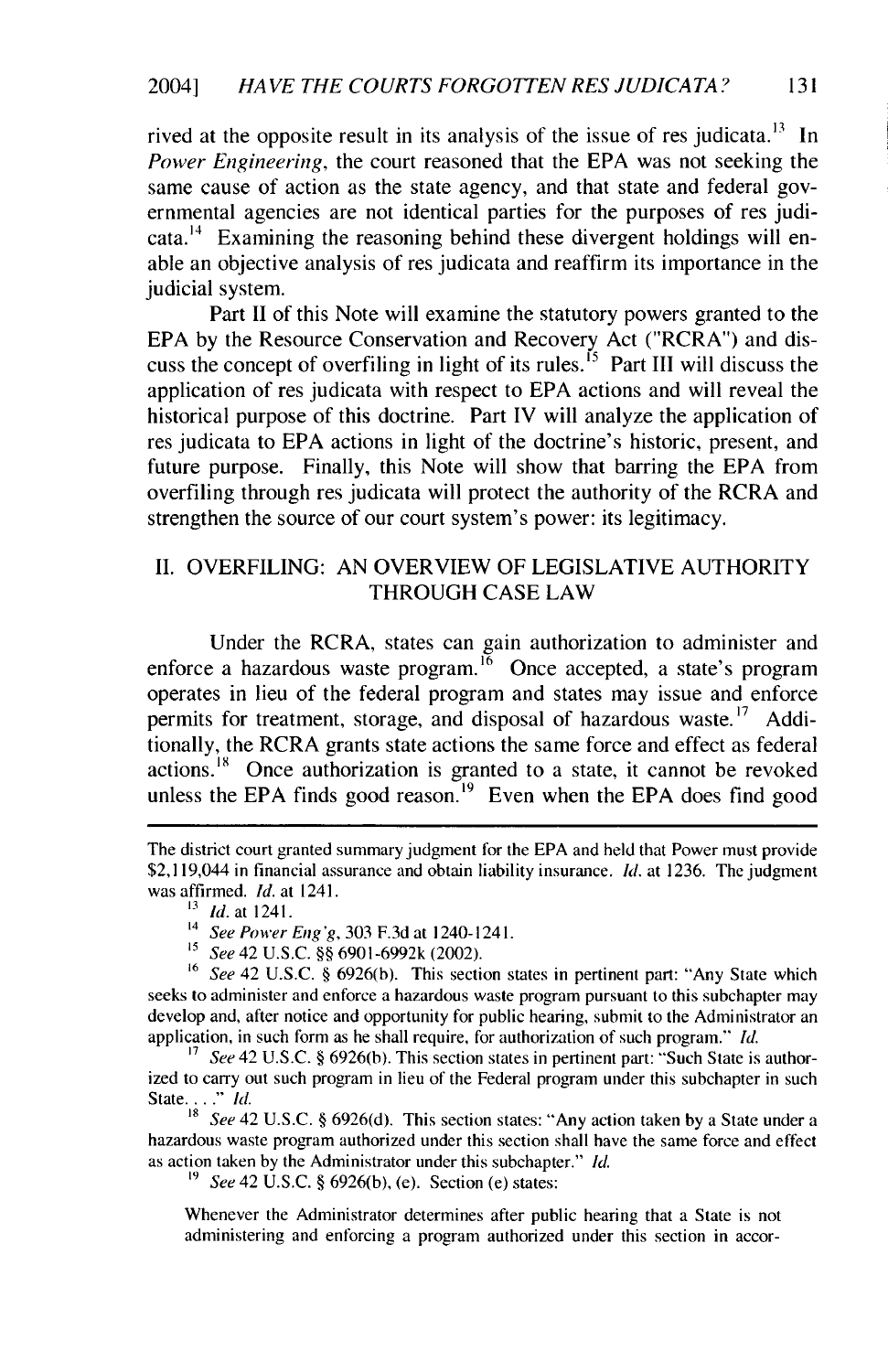reason to revoke its delegated power, it must give notice to the public and allow a reasonable amount of time to correct the problem.<sup>20</sup> The statute provides that if an authorized state fails to initiate an enforcement action the EPA may initiate its own action only after providing notice to the state agency.<sup>21</sup> The courts disagree, however, on the interpretation of this statute with regard to EPA's authority to file a suit after a state agency has already done so. $^{22}$ 

When reviewing a federal agency's interpretation of a statute, the first question is whether Congress has spoken directly on the issue.<sup>23</sup> If Congressional intent is silent or ambiguous within the statute, then the court defers to the agency's construction of the statute.<sup>24</sup> If the statute contains an express delegation of authority to an agency, then the agency's interpretation must be accepted so long as it is not arbitrary, capricious, or manifestly contrary to the statute.<sup>25</sup> If there is only an implicit delegation of authority, the court will accept a reasonable interpretation by the administrator of the agency.<sup>26</sup> In order to determine the reasonableness of an administrator's statutory interpretation, the court examines the statutory reading with the plain language rule.<sup>27</sup> Under this rule, the court examines the language of a statute as a whole, keeping in mind the statute's context, object, and policy.<sup>28</sup> In addition, the courts will not construe a statute in a

dance with requirements of this section, he shall so notify the State and, if appropriate corrective action is not taken within a reasonable time, not to exceed ninety days, the Administrator shall withdraw authorization of such program and establish a Federal program pursuant to this subchapter. The Administrator shall not withdraw authorization of any such program unless he shall first have notified the State, and made public, in writing, the reasons for such withdrawal. Id.

 $20$  *Id.* 

<sup>21</sup> See 42 U.S.C. § 6928(a)(2). This sections states:

In the case of a violation of any requirement of this subchapter where such violation occurs in a State which is authorized to carry out a hazardous waste program under section 6926 of this title, the Administrator shall give notice to the State in which such violation has occurred prior to issuing an order or commencing a civil action under this section. *Id.* 

<sup>22</sup>Compare Power Eng'g., 303 F.3d 1232, *with* Harmon Indus., 191 F.3d 894.

*23 See* Chevron U.S.A. Inc. v. Natural Res. Def. Council, 467 U.S. 837, 842 (1984).

*28 See e.g.* Pelofsky v. Wallace, 102 F.3d 350, 353 (8th Cir. 1996) (requiring inquiry examining text of statute as whole); Windsor on the River Assoc. v. Balcor Real Estate Fin., 7 F.3d 127, 130 (8th Cir. 1993) (holding all words must be given effect); Minnesota Transp. Regulation Bd. v. United States, 966 F.2d 335, 339 (8th Cir.1992) (stating titles do not alter plain meaning of statute and are only used in clarifying ambiguity).

<sup>24</sup>*See id.* at 843.

*<sup>21</sup>Id.* at 843-844.

**<sup>26</sup>***Id.* at 844.

<sup>27</sup>*See* Walker v. Dilworth, 2 U.S. 257, 259 (1796).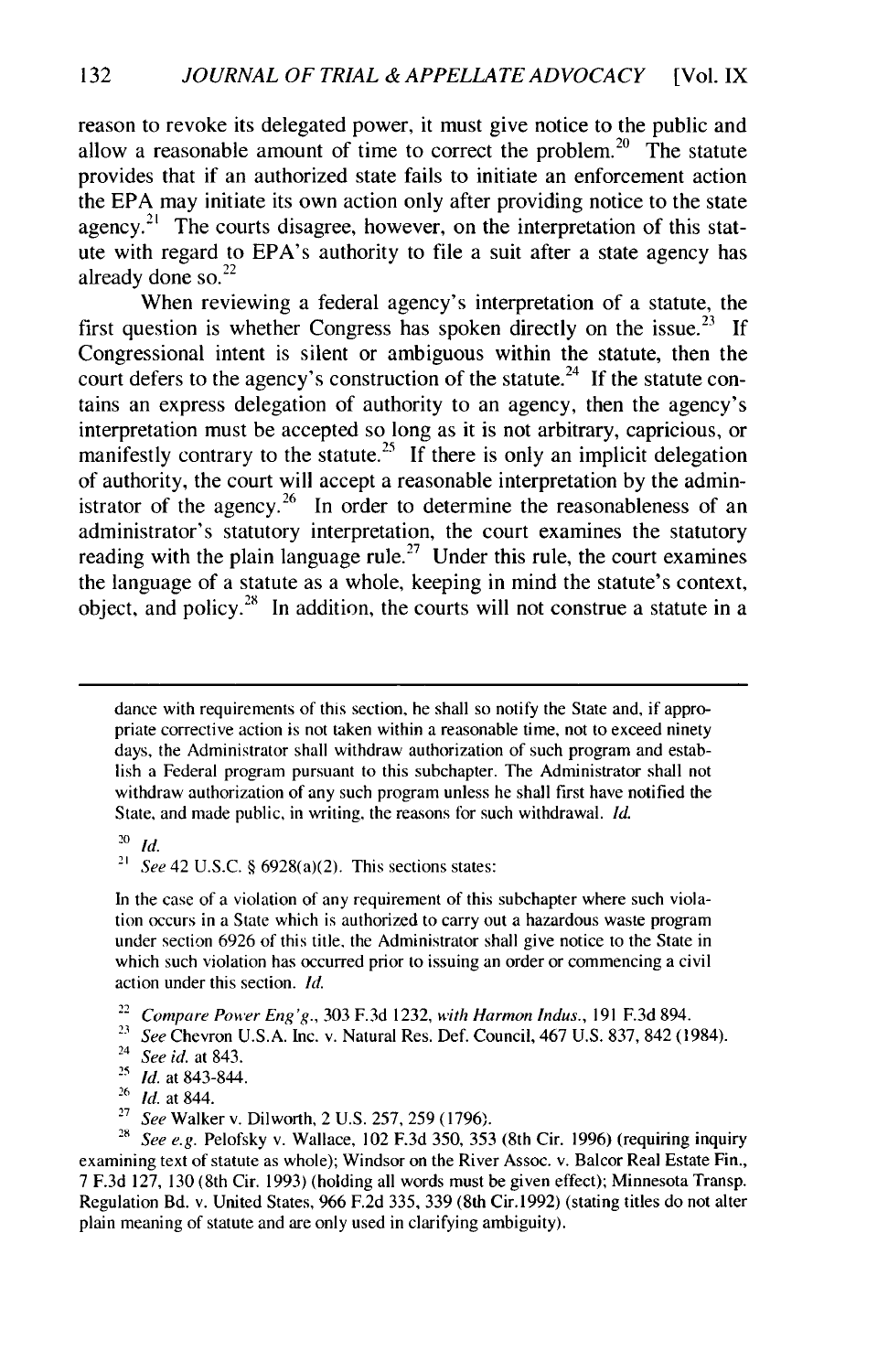way that renders words or phrases meaningless, redundant, or superflu-**29 ous.**

More recently, courts have disagreed on the interpretation of the RCRA based on these rules.<sup>30</sup> Courts do agree, however, that Congress has not directly expressed its intent in the RCRA and therefore they turn to the language of the statute for guidance.<sup>31</sup> By discussing the language of the statute, the courts have disagreed on Congress' use of the words "in lieu of" when explaining the relationship between the EPA's power and the state agency's delegated power.<sup>32</sup> Examining the statute as a whole, courts have also disagreed about the significance of the RCRA's requirement of notice by the EPA to a state agency before it commences its own action.<sup>33</sup>

**<sup>31</sup>***See Power Eng'g,* 303 F.3d 1232 (holding action by EPA not barred by RCRA even when state agency obtained judgment). The court found that in RCRA, Congress had not directly addressed the question of whether the EPA could seek enforcement after state agencies had obtained judgment. *Id.* at 1240. It reasoned that RCRA was ambiguous to the permissibility of overfiling and therefore deferred to the EPA's reasonable interpretation "even if [the court] would have reached a different result had [it] construed the statute initially." *Id.* at 1240 *(quoting* Wash. Dep't of Ecology v. EPA, 752 F.2d 1465, 1469 (9th Cir. 1985)). The court found that the EPA's interpretation of the statute had support within the text and agreed with the EPA's interpretation that RCRA permitted overfiling. *Id. But see Harmon Indus.,* 191 F.3d 894 (holding second action by EPA not permissible under RCRA because state agency had obtained judgment). The court states that by the statute's plain language RCRA permits the EPA to repeal a state's authorization if the state agency does not provide adequate enforcement or compliance with the program. *Id.* at 899. The court reasoned that this indicates that Congress intended to grant states the primary role of enforcing their program after being granted the power to do so. *Id.* The court applied a common sense meaning to the text of the statute and interpreted it to be consistent with the statute **as** a whole. *Id.* at 900. It found no support in the RCRA or legislative history that would allow the EPA to duplicate a states enforcement action. *Id.* at 901. The court found that the EPA's practice of overfiling exceeds the authority granted by the RCRA. *Id.* at 902.

**31** *See Power Eng'g,* 303 F.3d at 123; *Harmon Indus.,* Inc., 191 F.3d 897.

<sup>32</sup> See 42 U.S.C. § 6926(c)(1). Part (c)(1) states in pertinent part: "The Administrator shall, if the evidence submitted shows the existing State program to be substantially equivalent to the Federal program under this subchapter, grant an interim authorization to the State to carry out such program in lieu of the Federal program pursuant to this subchapter..." *See also Harmon* at 899. Harmon argues that this language is plain and that it grants the state agency authority to administer and enforce in lieu of the EPA. *Id.* at 899. Harmon goes further to say that the language "in lieu of' reveals congressional intent for the state program including enforcement actions. *Id. See also Power* at 1237. The court in *Power* reasons that the term "program" is ambiguous and that because it is placed in a separate clause from the power of enforcement, it only pertains to administration of state programs rather then their enforcement. *Id.* Following this line of reasoning, the court interprets the statute to mean that the state is authorized to carry out its program in lieu of the federal program, and that the state is authorized to issue and enforce permit; in effect detaching the words "in lieu of' from the enforcement power granted. *Id.* at 1239.

**<sup>33</sup>***See* 42 U.S.C. § 6928(a)(2). *See also* Wyckoff v. EPA, 796 F.2d 1197, 1201 (9th Cir. 1986) (conditioning exercise of federal authority on prior notice). The court reasoned that in meeting the prior notice requirement in 42 U.S.C. § 6928(a), the EPA is granted the authority to sue. *Id. Compare Harmon Indus.,* 191 F.3d at 902. *Harmon* argues that this

**<sup>29</sup>***See* Proctor & Gamble v. Haugen, 222 F.3d 1262, 1272 (10th Cir. 2000).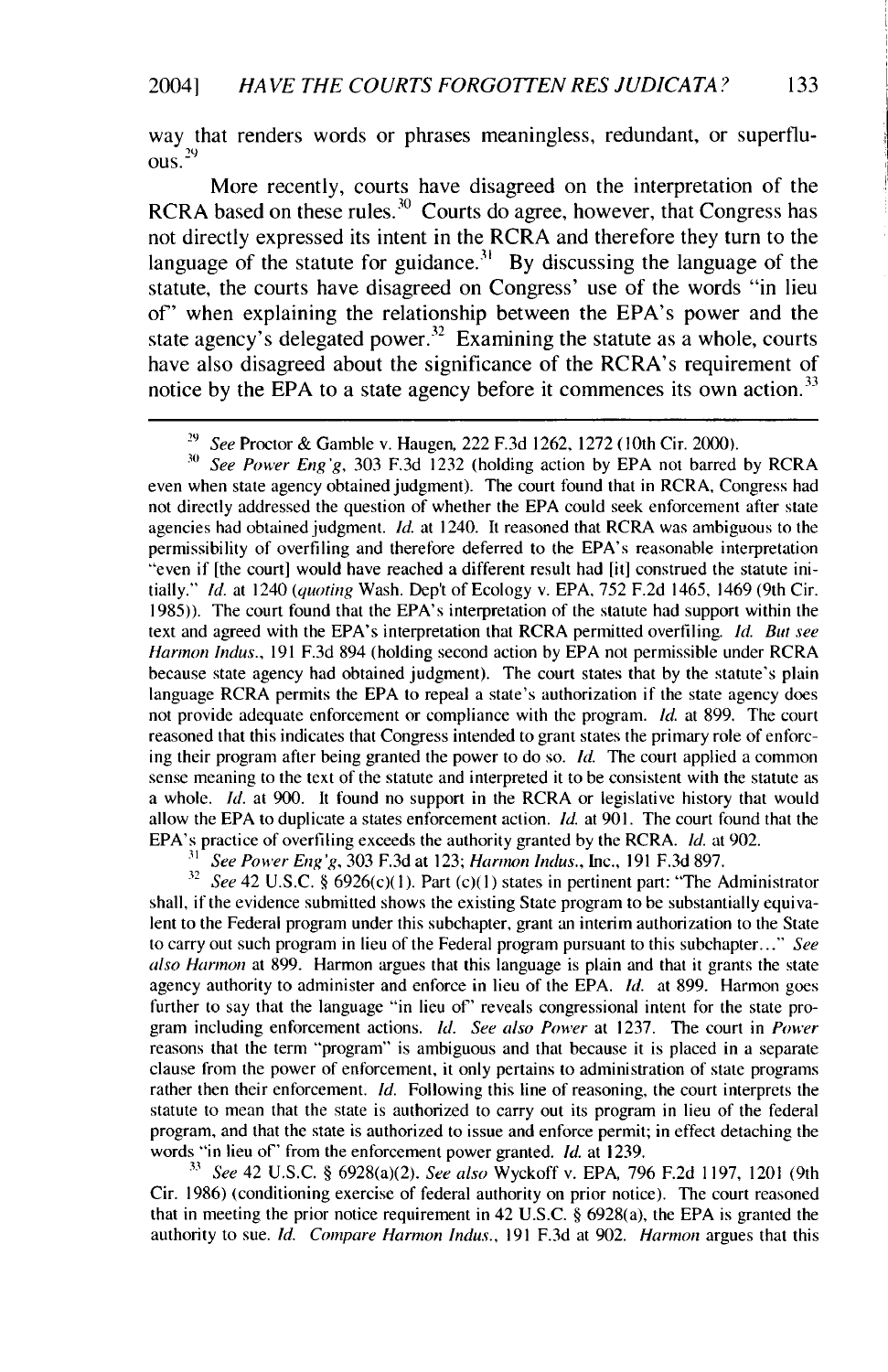Overall, the case law has generated precedent both affirming and denying that the RCRA grants the EPA authority to file enforcement actions when a state agency has already obtained a judgment on the matter.<sup>34</sup> It is this result that demands an examination of the application of res judicata to this issue. $35$ 

#### II. RES JUDICATA: A DOCTRINE FUNDAMENTAL TO OUR COURT SYSTEM

Res judicata,<sup>36</sup> a doctrine fundamental to our court system, finds its authority within the Constitution of the United States, specifically the Full Faith and Credit Clause.<sup>37</sup> Once the elements of Res Judicata are met, it will bar any future litigation of a cause of action.<sup>38</sup> Under the Full Faith and Credit Clause, and relevant case law, federal courts are bound to give preclusive effect to judgments of state courts.<sup>39</sup> Some circuits have recognized res judicata as barring **EPA** actions where a state agency has previously obtained judgment, while other circuits have held that it does not apply in such situations.<sup>40</sup> The main divide in precedent occurs when

<sup>14</sup>*See supra* note 22 and accompanying text (comparing cases within circuit split).

**<sup>35</sup>***See Power Eng* 'g, 303 F.3d 1240 (discussing relevance of res judicata); *Harmon Indus.*, 191 F.3d 902 (introducing res judicata as pertinent to issue).

<sup>36</sup> Latin for "a thing adjudicated."

**;7** *See* U.S. CONST. art. 4, § **1.** Section **1,** entitled "Full Faith and Credit" states: "Full Faith and Credit shall be given in each State to the public Acts, Records, and judicial Proceedings of every other State. And the Congress may by general Laws prescribe the Manner in which such Acts. Records and Proceedings shall be proved, and the Effect thereof." *See* also 28 U.S.C. § 1738 (1982). Section 1738 states in pertinent part: "The records and judicial proceedings of any court of any such State, Territory or Possession, or copies thereof... shall have the same full faith and credit in every court within the United States and its Territories and Possessions as they have by law or usage..."  $Id$ .

**<sup>31</sup>***See* Cromwell v. County of Sac, 94 US 351. 352-53 (1876) (identifying elements of res judicata that will bar future action). The court defines the elements of res judicata as: **(1)** a prior litigation in which identical claims were raised, (2) parties identical in some manner as the prior litigation, otherwise known as privity, and (3) there must have been a final judgment on the merits in the original litigation. *Id.* at 352-53. *See also* Montana v. United States, 440 U.S. 147, 153 (1979) (stating final judgment bars further claims by parties or those in privity under same claim).

**39** *See* U.S. CONST. art. 4, § 1; 28 U.S.C. § 1738 (1982) (showing legislative roots of res judicata). *See also* Hickman v. Electronic Keyboarding, 741 F.2d 230, 232 (8th Cir. 1984) (requiring federal courts to give preclusive effect to judgments of state courts).

<sup>40</sup>*Compare Harmon Indus.,* at 894 (holding doctrine of res judicata foreclosed EPA's enforcement action), *and* ITT *Rayonier,* 627 F.2d 996 (<sup>9</sup> h Cir. 1980) (estopping EPA from asserting cause of action previously litigated in state courts under res judicata), with Power

allows the EPA to act in place of a state action and that *Wyckoff* did not involve competing enforcement actions with the consequence of overfiling. *Id. See also Power Eng'g,* 303 **F.3d** at 1238. The court in *Power* notes that although *Harmon* states that RCRA limits EPA's rights to bring an enforcement action in certain situations, the only explicit limitation is the requirement of prior notice. */d.*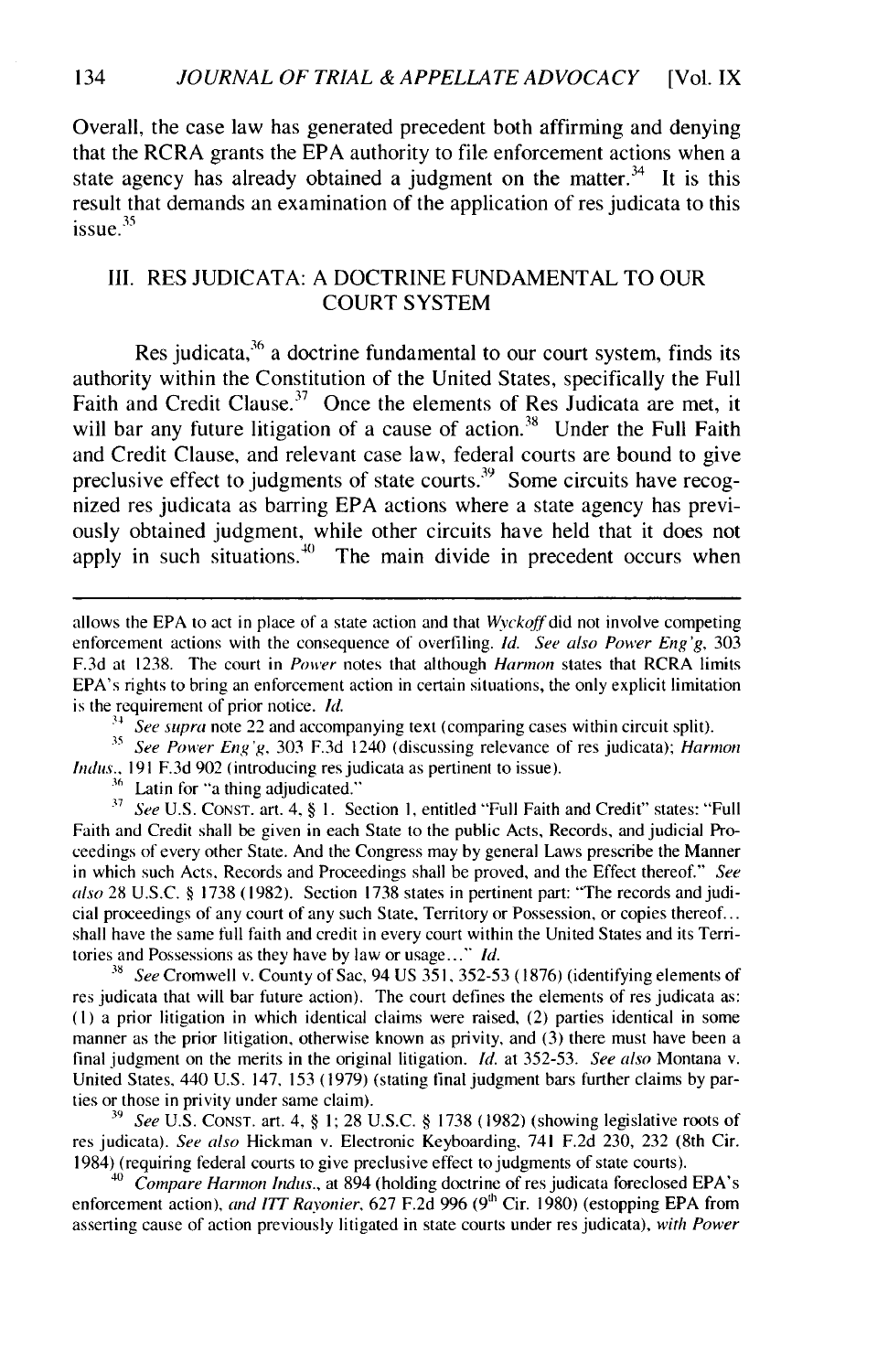courts discuss the issue of privity between the EPA and a state agency as an element of res judicata.<sup>4</sup>

 Pursuant to res judicata, the element of privity requires a substantial likeness of claims coupled with a showing that the parties in the two suits share a common interest.<sup>42</sup> Generally, state and federal governments are different parties for the purposes of res judicata.<sup>43</sup> A party may be bound in privity, however, by litigation of a cause of action in their name by another or by assisting in a suit by another.<sup> $44$ </sup> This reasoning may bind the EPA in privity to an action by a state agency and would therefore preclude the EPA from further action under the doctrine of res judicata.<sup>45</sup> In cases concerning the EPA and a state agency, courts look to the statutory language of the RCRA to provide the structure for their analysis of privity.<sup>46</sup> Because privity analysis is affected by the court's interpretation of the RCRA, holdings under the doctrine of res judicata tend to differ in cases of EPA overfiling. $47$ 

<sup>42</sup>*See* Lowell Staats Mining v. Philadelphia Elec., 878 F.2d 1271, 1275 (10th Cir.

1989). <sup>43</sup>See 18 CHARLES **ALAN** WRIGHT, FEDERAL PRACTICE **AND** PROCEDURE, § 4458 (2d ed.), at 503.

*<sup>44</sup>See Montana,* 440 U.S. at 154, Schnell v. Peter Eckrich & Sons, 365 U.S. 260, 261 (1961); *cf* Zenith Radio Corp. v. Hazeltine Research, 395 U.S. 100, 111 (1969).

 $45$  Drummond v. United States, 324 U.S. 316, 317 (1945) (stating United States must have a laboring oar in controversy to be bound in privity). *Compare* United States v. Candelaria, 271 U.S. 432 (1926), *with* Logan v. United States, 58 F.2d 697 (10th Cir. 1932).

<sup>46</sup>*See Harmon Indus.,* 191 F.3d at 903 (holding RCRA language binds EPA to state as party). The court reasons that under RCRA a state action is in lieu of a federal action and has the same force and effect as an EPA action. *Id.* The court noted that privity is not dependant upon the subjective interests of the parties. *Id.* The court then determined that because the federal government authorized the state to act in its place and ceded its own authority under the RCRA, the EPA in effect became the same party as the state agency. *Id.* at 904. The court found that, with privity, the final element of res judicata was met and the EPA was barred under its doctrine. *Id. But see Power Eng'g,* 303 F.3d at 1240 (finding RCRA language supported EPA's position that it was a separate party from state). The court reasoned that because of the structure and language of the RCRA, the state acts in lieu of the EPA only in administration of the program and in issuance of permits and not in the litigation of claims. *Id.* at 1241. Therefore, the court reasoned, the EPA had limited connection to the state litigation. *Id.* The court articulated that the EPA had different interests from the state agency under the RCRA. *Id.* The court then held that privity did not exist between the EPA and the state with regards to the claim and therefore the doctrine of res judicata would not bar the EPA's suit. *Id.*

<sup>47</sup>*See Harmon Indus.,* 191 F.3d at 903 and accompanying text (comparing court interpretations of RCRA and showing effect of interpretation on judgment).

Eng'g, 303 F.3d 1232 (holding res judicata doctrine inapplicable to EPA suit), and LTV Steel, 118 F.Supp.2d 827 (holding res judicata inapplicable on multiple grounds in EPA  $\frac{\text{suit}}{\text{suit}}$ .

<sup>41</sup>Compare *Harmon Indus.,* 191 F.3d at 903 (holding privity between state and EPA because RCRA state action holds same force and effect), *with Power Eng'g,* 303 F.3d at 1241 (reasoning no privity because of tenuous connection between state and EPA interest under RCRA).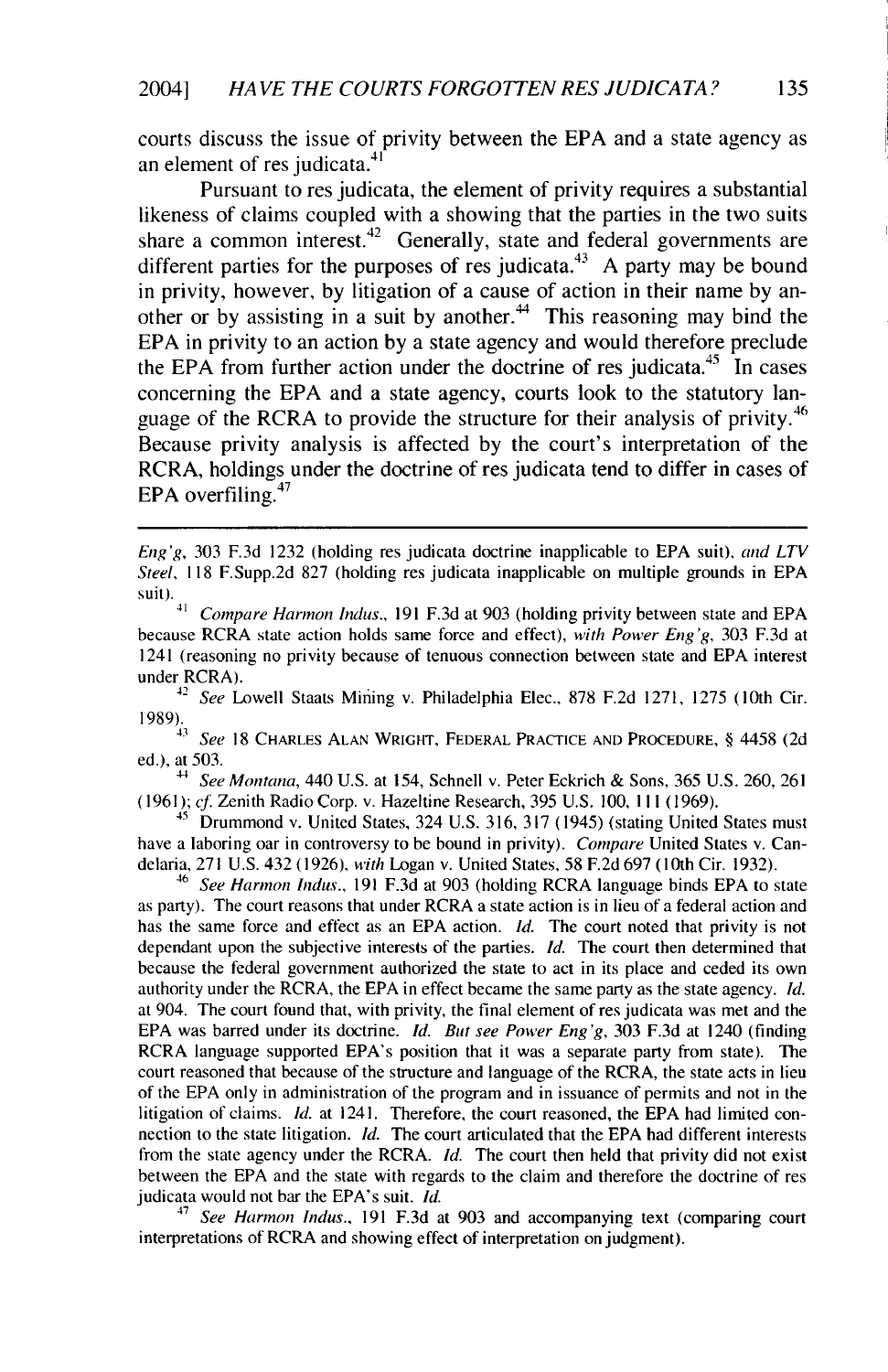#### IV. MATCHING THE APPLICATION OF RES JUDICATA WITH RCRA INTERPRETATION

The RCRA statute is vague on the issue of whether the EPA may file a suit after a state has already obtained judgment on the matter.<sup>48</sup> As a result of this ambiguity, the courts rely on statutory interpretation.<sup>49</sup> The courts examine the construction of the statute as a whole for the purpose of interpreting it.<sup>50</sup> Under the statute, states apply for authorization to issue and enforce permits under federal guidelines in lieu of the EPA.<sup>51</sup> Once the EPA accepts the state's application, it delegates to its state agent the power to implement a program whereby the policies and interests of the  $EPA$  are enforced.<sup>52</sup> The interests and guiding principles of the EPA are also protected by the statute.<sup>53</sup> The EPA has the power to police the state agencies and it may enforce its policies by withdrawing the power it has delegated to the state.<sup>54</sup> The statute also provides that if a state has taken no action, the EPA may take its own action by simply notifying the state that it is going to do so.<sup>55</sup> In delegating its power to a state, the EPA and the state agency become the same entity, joined by policy and interest.<sup>56</sup>

Once states gain the power to issue and enforce permits under federally granted policy, the RCRA calls for state agencies to uphold those policies.<sup> $37$ </sup> If the state does not reasonably follow the interests of the EPA, its delegated power may be revoked.<sup>58</sup> By doing this, the EPA is assured that the delegated power is not being abused.<sup>59</sup> At the same time, this

**<sup>50</sup>***Id.*

**"** See 42 U.S.C. **§** 6926(b) (outlining state procedure in applying for federally delegated power).

*52 id.*

<sup>&</sup>lt;sup>48</sup> See Power Eng'g, 303 F.3d 1232 (holding action by EPA not barred by RCRA even when state agency obtained judgment). But see *Harmon* Indus., 191 F.3d 894 (demonstrating different interpretations and differing holdings in different courts).

<sup>&</sup>lt;sup>49</sup> See Power Eng'g, 303 F.3d 1232 (showing effect of ambiguity in statute is to examine statute as a whole).

**<sup>13</sup>** See 42 U.S.C. **§** 6926(b), (e) (allowing EPA to rescind delegated power after violation **by** state); see also 42 U.S.C. **§** 6928(a)(2) (showing federal procedure to raise claims after delegation of power).

**<sup>&</sup>quot;'** See 42 U.S.C. **§** 6926(b), (e) (allowing EPA to rescind delegated power after violation **by** state); see also 42 U.S.C. **§** 6928(a)(2) (showing federal procedure to raise claims after delegation of power).

**<sup>55</sup>** See 42 U.S.C. **§** 6926(b), (e) (allowing EPA to rescind delegated power after violation **by** state); see 42 U.S.C. **§** 6928(a)(2) (showing federal procedure to raise claims after delegation of power).

<sup>&</sup>lt;sup>56</sup> See 42 U.S.C. §§ 6901-6992k (creating relationship between state and federal agencies **by** matching parallel interests and enforcing identical policies).

<sup>&</sup>lt;sup>57</sup> See 42 U.S.C. §§ 6901-6992k (showing reasoning for delegation of power after accepting state agency's proposed plan).

*<sup>8</sup>* See 42 U.S.C. **§** 6926(b), (e) (giving EPA revocation power to protect interests). **59** *Id.*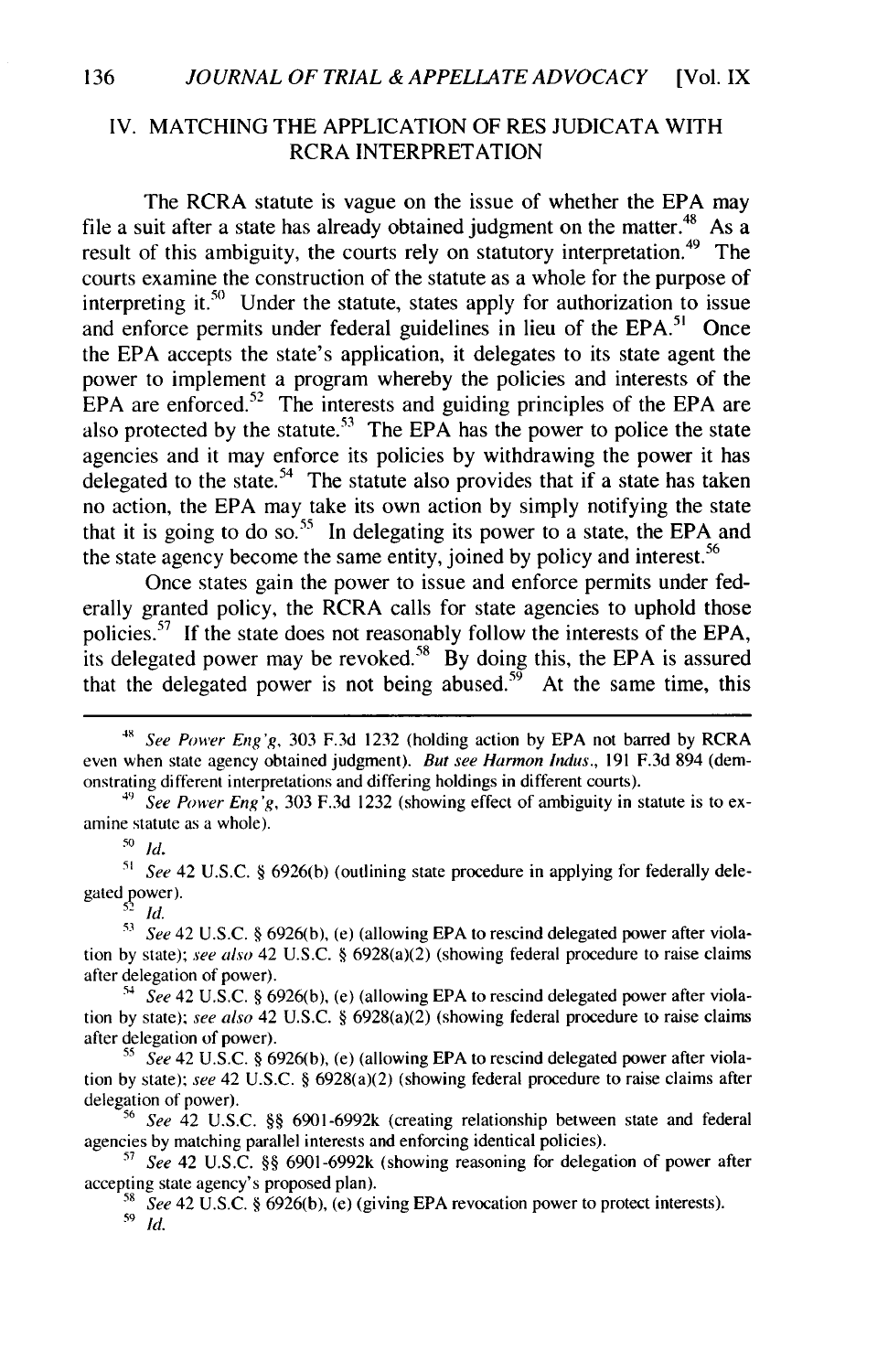model acts as a microcosm of the federalist system by decentralizing the power of the EPA and granting states autonomy. $\frac{60}{10}$  In this way, the RCRA is a significant instrument when interpreted as detailed above.<sup>6</sup>

Additionally the court's interpretation of res judicata is of great significance.<sup>62</sup> Res judicata protects litigants from the expense and vexation of multiple lawsuits from parties who have already sued them under the same cause of action. $^{63}$  It reduces the number of cases surrounding an incident, emancipating the court system from superfluous suits, and it enforces reliance on our judicial system by maintaining consistency of decisions.<sup>64</sup> The court system's power stems from its legitimacy, and Res Judicata strengthens the foundation of that legitimacy.<sup>65</sup>In interpreting this important doctrine, the courts must rely upon the elements of res judicata.<sup>66</sup>

The element of res judicata that draws the most discussion in courts is privity of parties. $67$  The main concern in EPA suits that follow state agency decisions is that state and federal governments are generally thought of as separate parties for the purposes of res judicata.<sup>68</sup> Although this argument has turned the decisions of some courts, precedent shows that a party may be bound in privity if another party litigates in the name of that party. $69$  Under this premise, the federal government may be bound to a state government in privity if that agency litigates in the name of the federal government.<sup>70</sup> Once again, judicial interpretation of the RCRA becomes very important when examining res judicata.<sup>71</sup>

*<sup>55</sup>*See generally WRIGHT **ET AL.,** supra note 2; U.S. **CONST.** art. IV § 1; 28 U.S.C. § 1738 (2002).

 $66$  See Cromwell v. County of Sac, 94 US 351, 352-53 (1876) (identifying elements of res judicata that will bar future action). See also Montana v. United States, 440 U.S. 147, 153 (1979) (stating final judgment bars further claims by parties or those in privity under same claim).

**<sup>67</sup>**Compare Harmon Indus., Inc. at 894 (holding doctrine of res judicata foreclosed EPA's enforcement action), and ITT Rayonier, 627 F.2d 996 (9<sup>th</sup> Cir. 1980) (estopping EPA from asserting cause of action previously litigated in state courts under res judicata), with Power Eng'g, 303 F.3d 1232 (holding res judicata doctrine inapplicable to EPA suit), *and LTV* Steel, 118 F.Supp.2d 827 (holding res judicata inapplicable on multiple grounds in EPA suit).

<sup>68</sup> See WRIGHT ET AL., *supra* note 2, at 503.

<sup>69</sup>*Id.*

**70** *Id.*

*71* See Power Eng'g, 303 F.3d 1240 (discussing relevance of res judicata); Harmon *Indus.,* 191 F.3d 902 (introducing res judicata as pertinent to issue).

 $60$  See generally U.S. CONST. art. I-VII; 42 U.S.C. §§ 6901-6992k (2002).

 $61$  See id..

<sup>62</sup> See generally WRIGHT **ET AL.,** supra note 2; U.S. CONST. art. IV § **1;** 28 U.S.C. § 1738 (2002).

 $^{63}$  See generally WRIGHT ET AL., supra note 2; U.S. CONST. art. IV § 1; 28 U.S.C. § 1738 (2002).

*<sup>64</sup>*See generally WRIGHT **ET AL.,** supra note 2; U.S. **CONST.** art. IV § 1; 28 U.S.C. § 1738 (2002).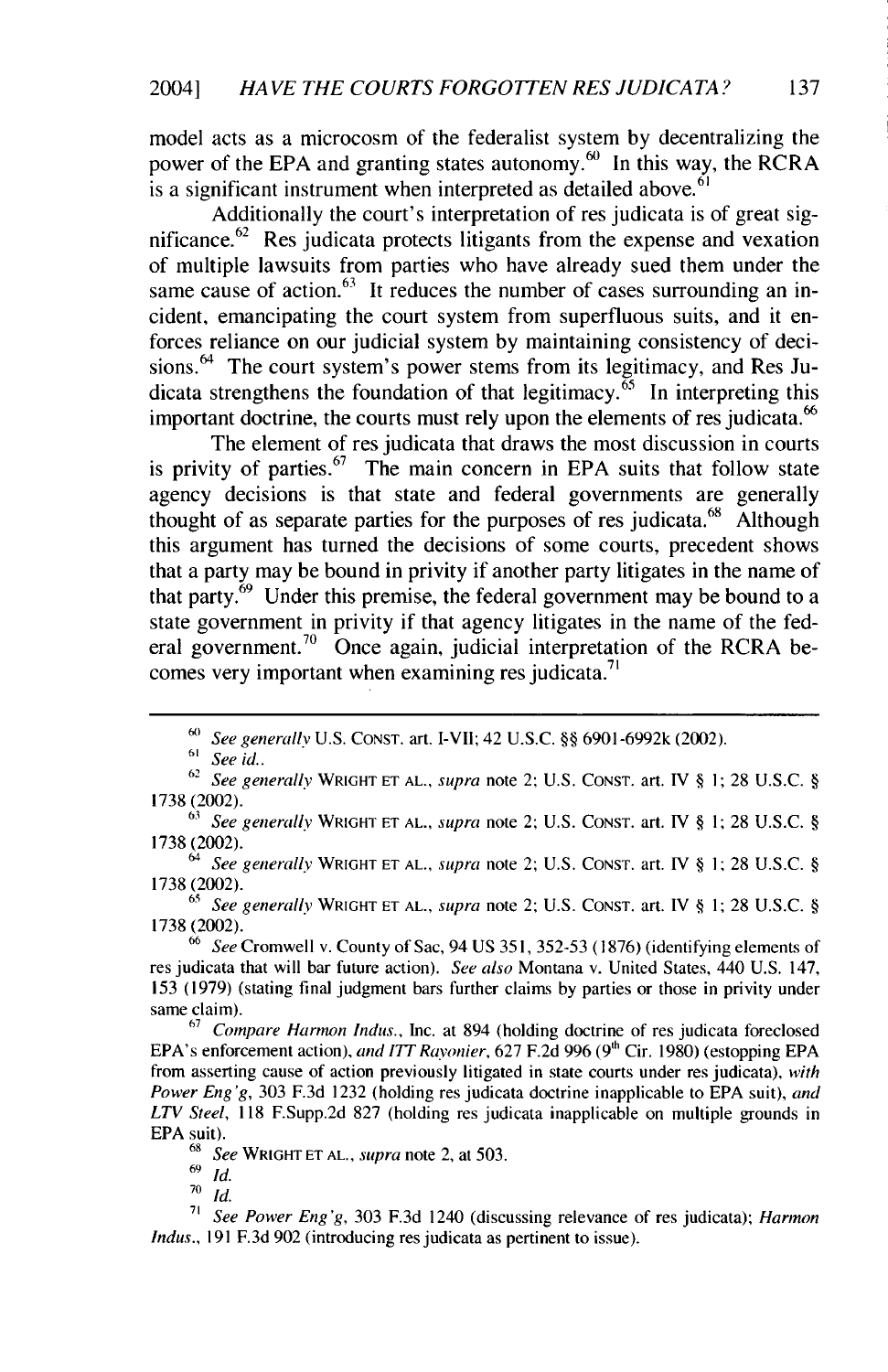As examined above, the RCRA allows for the delegation of federal power to state agencies by the EPA.<sup>72</sup> The state agency upholds the policies and interests of the EPA and in effect, acts as an agent of the EPA.<sup>73</sup> The EPA delegates its power through the RCRA and through proper representation of that power the state protects the interests of the  $EPA.<sup>74</sup>$  The delegation of power by the EPA to the state presupposes analogous interests between both agencies.<sup>75</sup> If the interests were dissimilar, the EPA would refuse the delegation of the power or it would simply revoke the delegated power, which is allowable under the RCRA.<sup>76</sup> This sharing of interests binds the parties in privity with one another.<sup>77</sup> Further, the litigation of claims by the state as an agent under these shared interests binds the EPA in privity for the purposes of res judicata.<sup>78</sup>

Therefore, the EPA is barred by res judicata when it attempts to sue on a claim upon which the state has already attained judgment.<sup>79</sup> The authority for this assessment is found within the RCRA, which protects the EPA's interests by giving it a revocation power for any authority it delegates.<sup>80</sup> Because the EPA's interests are protected by the RCRA, and because the doctrine of res judicata is so fundamental to judicial review, the courts should act to uphold and protect the doctrine by barring EPA action of state agency litigated and adjudged claims.<sup>81</sup>

 $13$  *id.* 

**75** *See* 42 U.S.C. § 6926(b); See also 42 U.S.C. § 6926(d).

**7,** *See* 42 U.S.C. § 6926(b); *See* also 42 U.S.C. § 6926(b), (e).

**<sup>77</sup>***See generally* WRIGHT **ET AL.,** *supra* note 2; U.S. **CONST.** art. IV § **1;** 28 U.S.C. § 1738 (2002).

**7"** *See Harmon Indus.,* 191 F.3d at 903 (holding RCRA language binds EPA to state as party). *But see Power Eng'g,* 303 F.3d at 1240 (showing courts reasoning under privity).

**79** *See* Cromwell v. County of Sac, 94 US 351, 352-53 (1876) (outlining the elements of res judicata and stating its preclusive effect); Montana v. United States, 440 U.S. 147, 153 (1979) (stating final judgment bars further claims by parties or their privies under same claim); Hickman v. Electronic Keyboarding, 741 F.2d 230, 232 (8th Cir. 1984) (requiring federal courts to give preclusive effect to judgments of state courts); U.S. CONST. art. 4, § **I;** 28 U.S.C. § 1738 (1982) (showing legislative roots of res judicata). *Compare Harmon Indus.*, Inc. at 894 (holding doctrine of res judicata foreclosed EPA's enforcement action), *and ITT Rayonier,* 627 F.2d 996 **(9"** Cir. 1980) (estopping EPA from asserting cause of action previously litigated in state courts under res judicata), *with Power Eng'g,* 303 F.3d 1232 (holding res judicata doctrine inapplicable to EPA suit), *and LTV Steel,* 118 F.Supp.2d 827 (holding res judicata inapplicable on multiple grounds in EPA suit).

*") See* 42 U.S.C. § 6926(b), (e) (showing when EPA's interests are not protected by state agency, EPA may revoke delegated power).

**<sup>81</sup>***See* 42 U.S.C. § 6926(b), (e); *see also* Cromwell v. County of Sac, 94 US 351, 352- 53 (1876) (identifying elements of res judicata that will bar future action), Montana v. United States, 440 U.S. 147, 153 (1979) (stating final judgment bars further claims by parties or their privies under same claim), CHARLES **ALAN** WRIGHT, ARTHUR R. MILLER, EDWARD H. COOPER, FEDERAL PRACTICE **AND** PROCEDURE **JURISDICTION AND** RELATED MATTERS §§4458-4466, Ch. 13 (2002) (discussing the importance of res judicata); U.S.

<sup>72</sup>*See* 42 U.S.C. §§ 6901-6992k (2002).

*<sup>74</sup> id,*